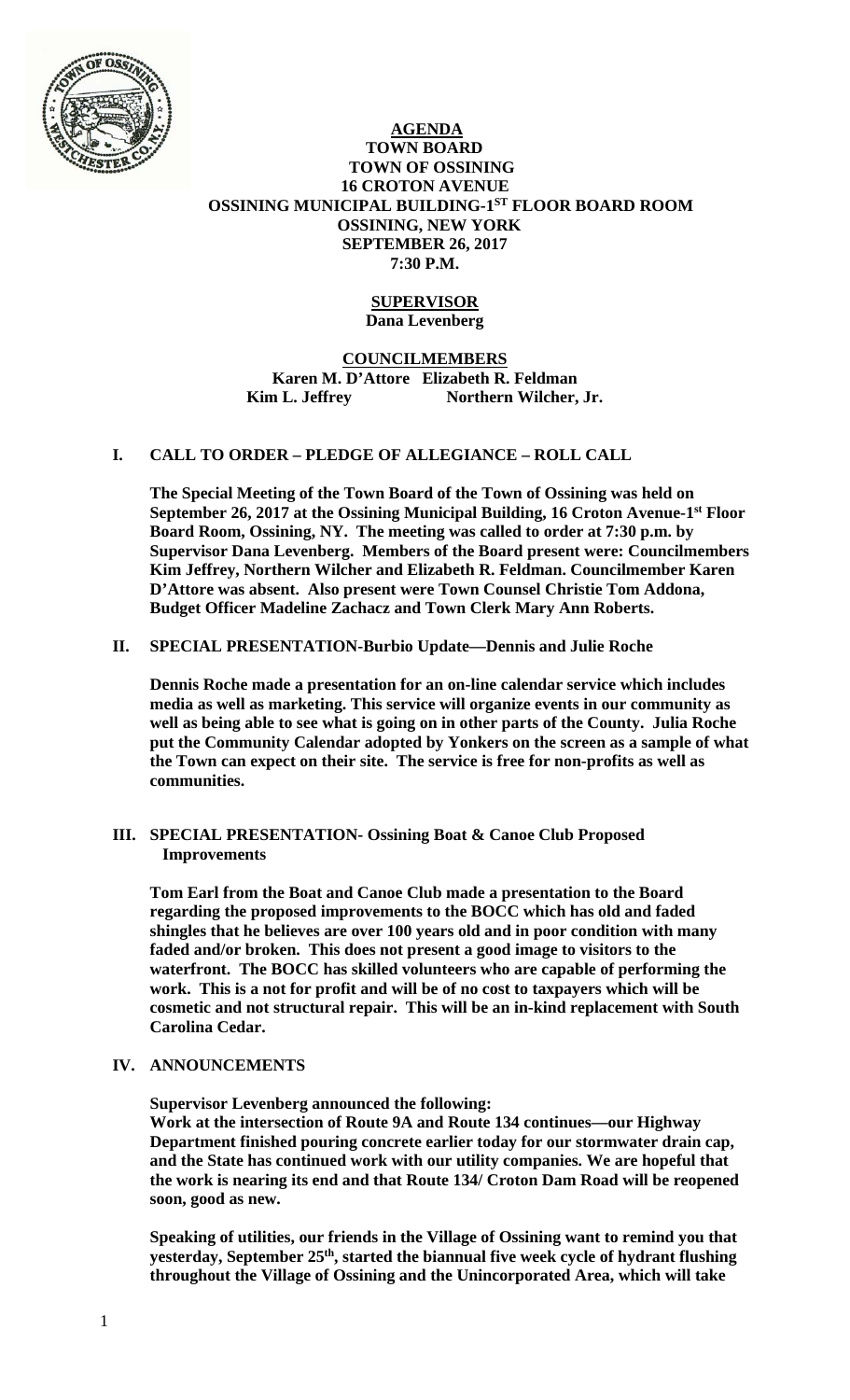**place between the hours of 9PM and 1AM to minimize disruption to residents. When they are flushing in your neighborhood, you may notice some discolored water early in the morning—don't be alarmed, just run the tap for a few moments. If the discoloration persists, please call the water department at 941-6111.** 

**Briarcliff shared some info on their web blast last week which pertains to the road widening project at 9A and N. State Rd. As was explained to me, work could be starting on the North East corner as early as next week. The way the work is planned, it should not involve any permanent lane closures during the duration of the job since most of the work is being done outside the current lanes. The Village of Briarcliff is lead agency on this road expansion and has been coordinating with their contractor, NYSDOT, Con Edison, Westchester County DOT and other involved parties to coordinate logistics. I hope to have more information for you in the near future. Because this project includes major signalization updates and enhancements, it will not be a "quick" project. The work routine will vary and involves several component stages as it overlaps into other projects that it will ultimately connect with it. This includes a pick-up of construction at the Pleasantville - North State Road Intersection, which they have nicknamed Birrettella's Corner. As you know, this work is a coordinated and funded project of VBM, TOS, WC, NYS Legislature and NYSDOT. The Village of Briarcliff asks for everyone's patience and cooperation during this next phase. Please anticipate inevitable delays.** 

**As a reminder, September 30th is the due date for school taxes. Since the due date**  falls on a weekend, payments will still be accepted on Monday, October 2<sup>nd</sup> in the **office. In order to accommodate folks who have not yet paid, the Town Tax Office at 16 Croton will be open extended hours on Thursday, September 28th, Friday,**  September 29<sup>th</sup>, and Monday, October 2<sup>nd</sup>, where the office will be open from 8AM **until 6PM. Please visit the Tax Receiver's page on the Town of Ossining website for more information.** 

**I also want to remind folks that tomorrow, Wednesday September 27th, St. Ann's Church will hold a DACA Renewal Application session between 5PM and 8PM in the church basement on Eastern Avenue. Be sure to bring along your work card and SS card, 2 passport style photos, \$495 money order payable to US Dept. of Homeland Security, a copy of your previous DACA application, and all certificates of disposition and/ or other immigration documents. If your DACA expires between now and March 5th, 2018, the government must receive your renewal application by October 5th, 2017. For more information, please text Sr. Kelly or Johana at (914) 372-6153.** 

**We are anticipating some great news this week, as the National Foundation for Affordable Housing Solutions, Inc. anticipates closing on the Maple House property later this week. The Town Board will be passing a resolution tonight authorizing me to sign this PILOT agreement, and we are very excited to be a part of the preservation of affordable housing for seniors in Ossining. Look for more information on progress in the coming weeks.** 

**This Sunday, October 1st, I hope you will join for me for Farm Fest 2017 at Fable Foods on Route 134 between 10AM and 4PM for some cooking demos, artisanal crafts and food, yoga, a chance to feed the Fable Foods chickens, and more. Visit fablefoods.com/farmfest for more information.** 

**Did you know that while 92% of New Yorkers support organ donation, only 30% of New Yorkers are registered? This contributes to a troubling fact: every 18 hours a New Yorker dies waiting for a life-saving organ transplant. On Wednesday, October 4th, you have the opportunity to be part of an incredible movement and help to change this troubling statistic. LiveOnNY is holding its third annual Organ Donor Enrollment Day on October 4th, 2017, and like last year, the Town of Ossining is organizing a team. In 2016, over 150 New York teams participated – teams were comprised of hospitals, organizations, colleges, donation advocates, elected officials and more - all working in their respective areas to run enrollment**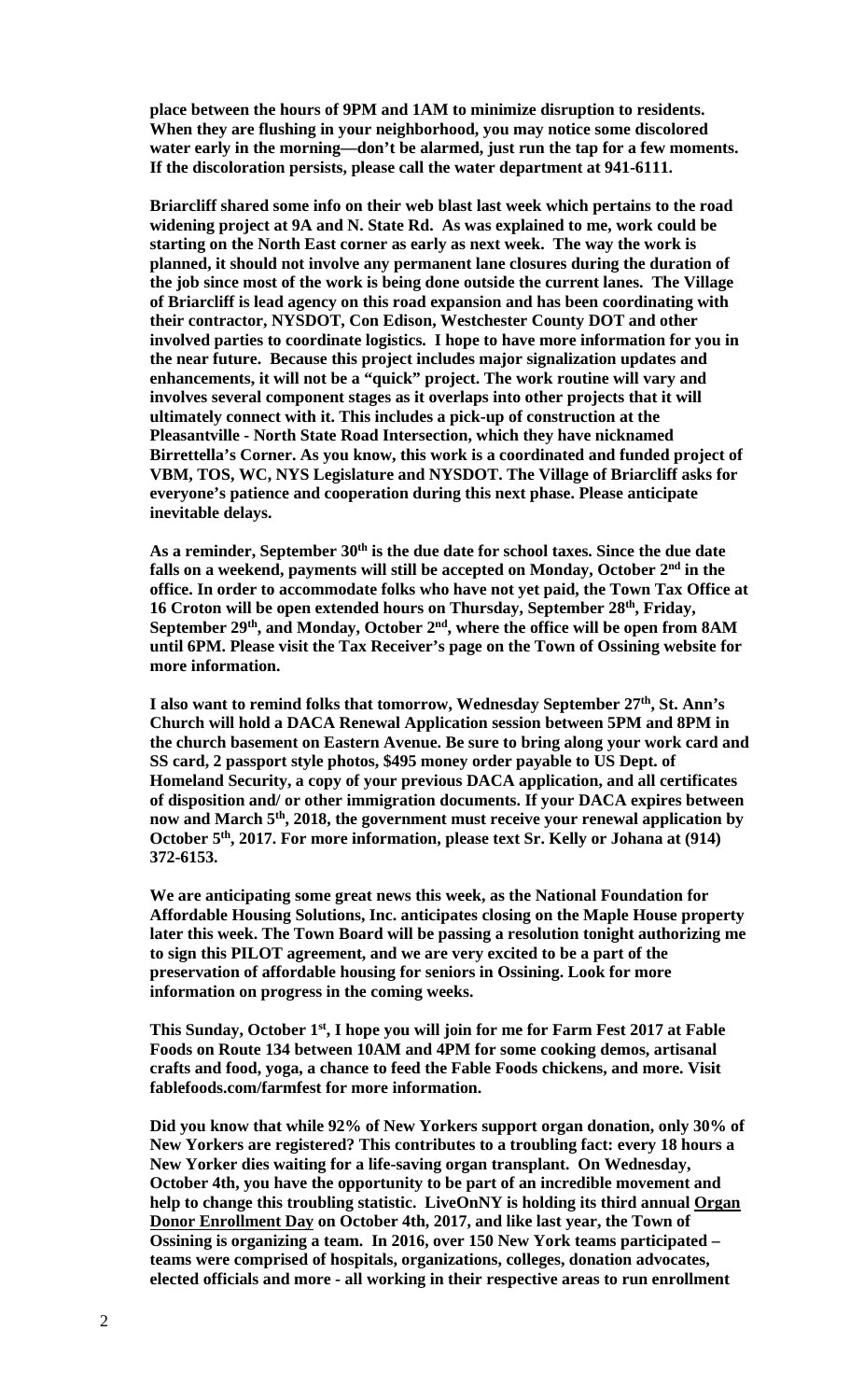**drives. Over 4,000 enrollments were collected in a single day. This officially broke our record from 2015 when we registered over 3,100 people. Here in Ossining, alongside our partners at Phelps Memorial Hospital, Team Ossining secured 91 enrollments in 2016. This year we want to beat our own record! Registering is easy, free and only takes a minute. Join us for this life-saving day and help us enroll as many New Yorkers as possible! Learn more about this important cause at LongLiveNY.org and learn more about the day at EnrollmentDay.org. If you would like to participate in Team Ossining's efforts this year, please contact the Supervisor's Office at (914) 762-6001 or vcafarelli@townofossining.com.** 

**On Thursday, October 5th, we will hold our first Millwood-Ossining Go! Public Forums at Club Fit in Briarcliff. Please join us for the 1PM or 7PM session and weigh in on the best routes to connect Downtown Ossining with the North County Trailway, North State Road, and everything in between. Refreshments and giveaways will be provided by Club Fit Briarcliff to forum participants. For more information and to RSVP, go to the Town of Ossining homepage and find the MOGO tab under "Projects." Can't make it on October 5th? We will be at the Ossining Public Library Café for another two sessions on November 2nd, also at 1PM and 7PM. Please join us and let us know what you think!** 

**On Thursday, October 5th, the Ossining Public Library will host "Community Conversations" as part of the Westchester Library Systems program "Criminal Justice, Yesterday and Today." Our very own Dana White, Village Historian, will give some background on the history of Sing Sing, and our friend Sean Pica, Executive Director of Hudson Link, will join an esteemed panel to discuss the current trends in prison reform and rehabilitation and how Sing Sing itself has impact the penal system in the US. This exciting conversation kicks off at 7PM in the Budarz Theater at the Ossining Public Library—be sure not to miss it.** 

This Thursday, September 28<sup>th</sup>, the Ossining Lions Club will host "Prohibition in **Ossining: What Was it Like?" at their monthly dinner meeting at the Elks Club on 118 Croton Avenue at 7PM. Miguel Hernandez, historical raconteur will share stories about our village when it was known as "Rum Row". How many speakeasies were there in the village? How strict were the local police during this period? What was the role of the churches in the village? To get in the spirit of the times try to evoke the look of the period with maybe a fedora for the guys and a head band with long pearls for the women. It will put some 'roar' into the evening. The buffet is \$25**  with a cash bar. Please contact **rsvp@ossininglions.org** to reserve a space.

**The WC Mobile Shredder is coming to the Village of Briarcliff Manor on Saturday, October 7th, from 10:00 AM – 1:00 PM at 5 Van Lu Van Road, past the Youth Center. If you can't make it then, the Shredder will be back at the Joseph G. Caputo Center in Ossining on October 14th between 10AM and 1PM. Residents can bring up to 4 file-size (10"x12"x15") boxes of confidential papers per household. Please remove all large binder clips and covers. This is for the disposal of personal household papers. All business, institutional or commercial papers are not acceptable and will be rejected, as will any junk mail, magazines or newspapers.** 

**Finally, I want to remind everyone that next Tuesday, October 3rd, we will be holding our Town Hall Meeting at the Ossining Public Library, beginning at 7:30PM. We will start with a special Meeting to re-open the Public Hearing on our Zoning Law, and barring any major issues, adopt it that very night and end the moratorium in the Unincorporated Area. We also hope to make a presentation about the Garbage RFP and get some feedback from our residents about what they would like to see included in the proposal. However, we expect to have some extra time at the end, and these are your meetings. If you have any other topics that you wish to address with the Town Board, we hope to have some time at the end to listen to you. As a reminder, we must be out of the Library by 9:15PM, so if we are not able to hear everyone who attends, we will have paper and pens to collect questions and will plan to follow up with you shortly thereafter.**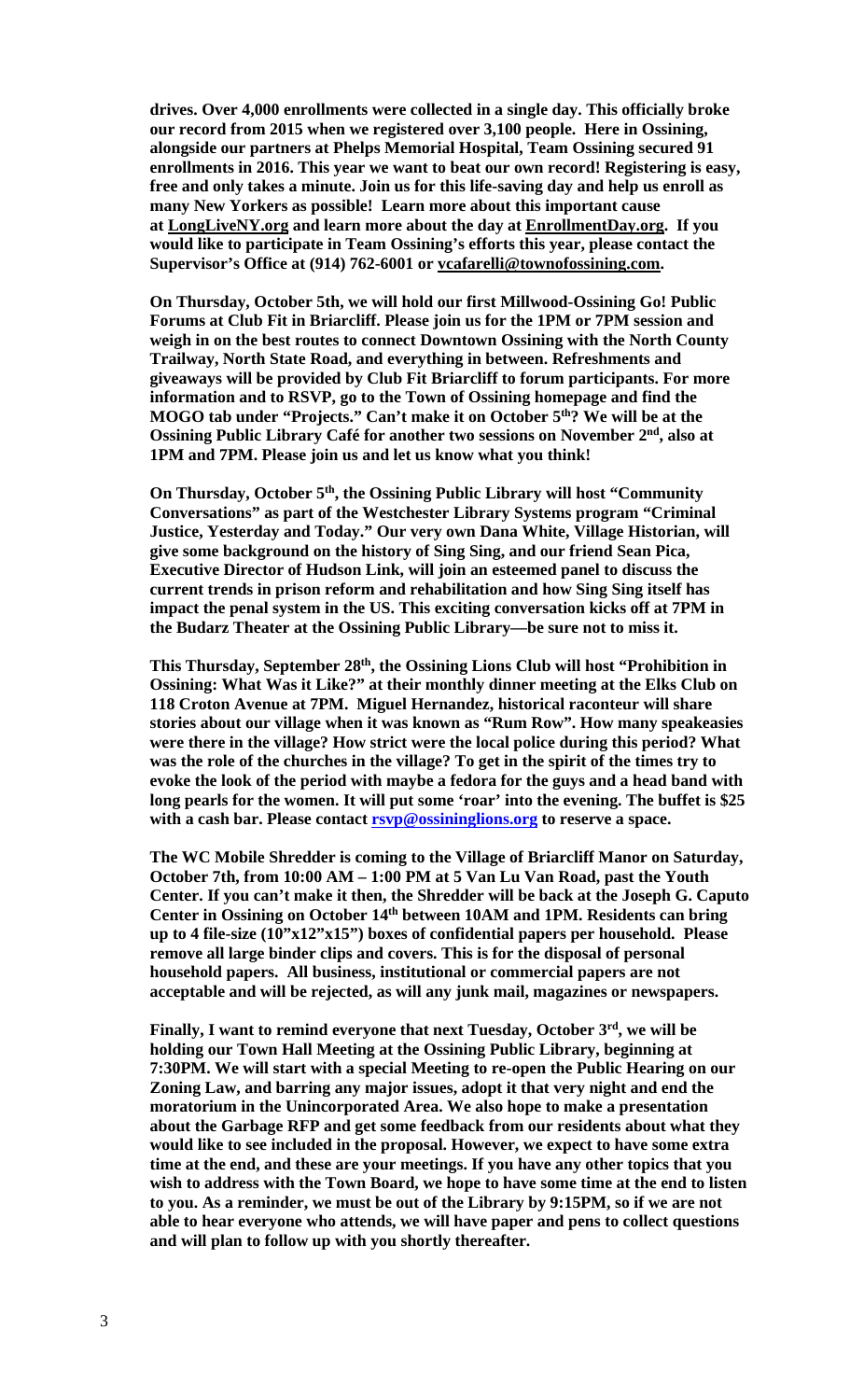**Councilmember Jeffrey announced that on October 1, 2017 St. Ann's will be holding a fundraiser in the gym from noon to 6 p.m. to raise funds for the Mexico and Puerto Rico victims of the hurricanes and as well as the earth quake.** 

## **V. LIAISON REPORTS**

### **VI. DEPARTMENTAL REPORTS**

#### **VII. PUBLIC COMMENT ON AGENDA ITEMS**

### **VIII.BOARD RESOLUTIONS**

#### **A. Approval of Minutes-Regular Meeting**

**Councilmember Feldman moved and it was seconded by Councilmember Wilcher that the following be approved:** 

**Resolved, that the Town Board of the Town of Ossining hereby approves the September 12, 2017, Minutes of the Regular Meeting as presented.** 

 **Motion Carried: Unanimously** 

#### **B. Approval of Voucher Detail Report**

**Councilmember Wilcher moved and it was seconded by Councilmember Jeffrey that the following be approved:** 

**Resolved, that the Town Board of the Town of Ossining hereby approves the Voucher Detail Report dated September 26, 2017 in the amount of \$ 551,166.01.** 

 **Motion Carried: Unanimously** 

#### **C.Personnel- Retirement**

**Councilmember Jeffrey moved and it was seconded by Councilmember Wilcher that the following be approved:** 

**Resolved, that the Town Board of the Town of Ossining hereby accepts, with regret, the resignation in anticipation of retirement of Chauffeur Denise Awerdick in the**  Senior Nutrition Program, effective September 27<sup>th</sup>, 2017.

#### **Motion Carried: Unanimously**

#### **D.Maple House PILOT Agreement**

**Councilmember Jeffrey moved and it was seconded by Councilmember Feldman that the following be approved:** 

**Whereas, the property known as Maple House located at 15 Maple Place in the Village and Town of Ossining (the "Property"), was granted a Payment in Lieu of Taxes ("PILOT"); and** 

**Whereas, The National Foundation for Affordable Housing Solutions ("The Foundation") is under a certain Purchase and Sale Agreement to acquire the Property; and** 

**Whereas, The Foundation intends to make a long-term commitment to the Property and to the community, including the restoration of all units and exterior and interior common spaces, and most importantly, long term affordability at the same AMI level as is currently served by Maple House; and**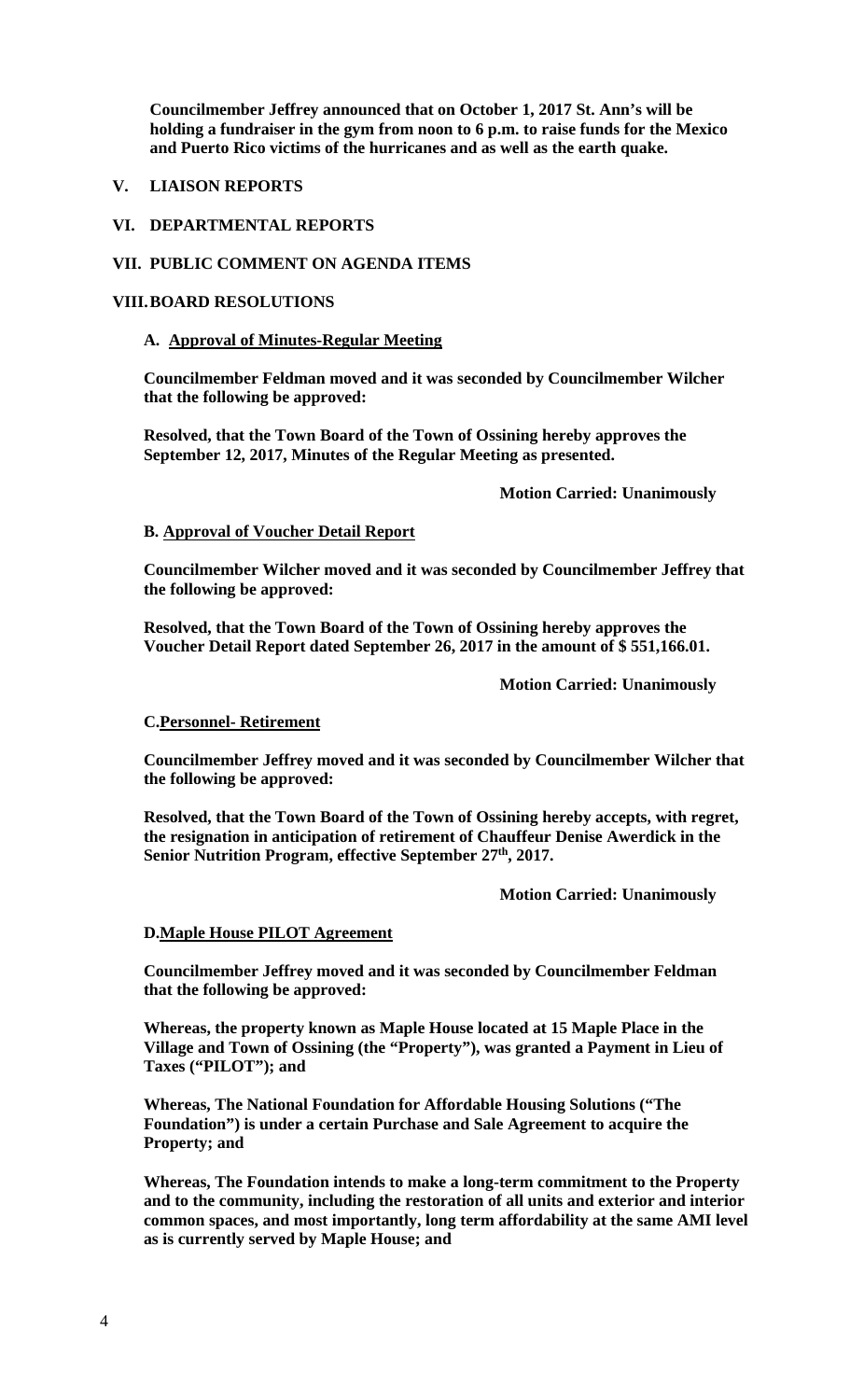**Whereas, in order to facilitate these long-term plans, including obtaining the necessary financing, The Foundation has made a request to enter into a PILOT agreement; and** 

**Whereas, the Town of Ossining has administered this and all other PILOTs in Ossining, and is one of four local taxing entities that must approve any such extension or change in terms of the PILOT, with such entities also including the Village of Ossining, Ossining Union Free School District, and the Ossining Public Library; and** 

**Whereas, the parties have negotiated an agreement that will include, but are not limited to, annual payments to the Town, Village, School and Library based on whichever is higher:** 

- **1) A base rate of \$52,600 to be appropriately split across all named entities, with a 1.5% growth factor to be applied each calendar year; or**
- **2) A payment representing 10% of the shelter rent as defined in the agreement for the year prior;**

**Therefore be it Resolved, that the Town Supervisor is hereby authorized to sign the PILOT agreement as negotiated in its current form with The National Foundation for Affordable Housing Solutions for Maple House; and** 

**Be it further Resolved, the Town Supervisor is authorized to execute any documents consistent with this resolution to give effect to this resolution.** 

 **Motion Carried: Unanimously** 

### **E. Personnel- Section 73 Termination, Town Court**

**Councilmember Jeffrey moved and it was seconded by Councilmember Feldman that the following be approved:** 

**BE IT RESOLVED, that upon the recommendation of the Town Supervisor, the Town Board hereby terminates the employment of Allen Gantz from his position as part-time Court Attendant pursuant to Section 73 of the Civil Service Law effective September 27, 2017.** 

 **Motion Carried: Unanimously** 

#### **IX.CORRESPONDENCE TO BE RECEIVED AND FILED**

#### **X.MONTHLY REPORTS**

**Councilmember Jeffrey moved and it was seconded by Councilmember Wilcher that the following be approved:** 

**Resolved, that the Town Board of the Town of Ossining hereby accepts the following monthly report for the month of August 2017:** 

**Dale Cemetery** 

 **Motion Carried: Unanimously** 

### **XI.VISITOR RECOGNITION**

**XII.ADJOURNMENT-EXECUTIVE SESSION-CONTRACTS-PERSONNEL-ADVICE OF COUNSEL** 

**At 8:40 P.M., Councilmember Jeffrey moved and it was seconded by Councilmember Wilcher that the Regular Meeting be adjourned to Executive Session.** 

**At 9:47 P.M., Councilmember Jeffrey moved and it was seconded by Councilmember Feldman to leave Executive Session.**